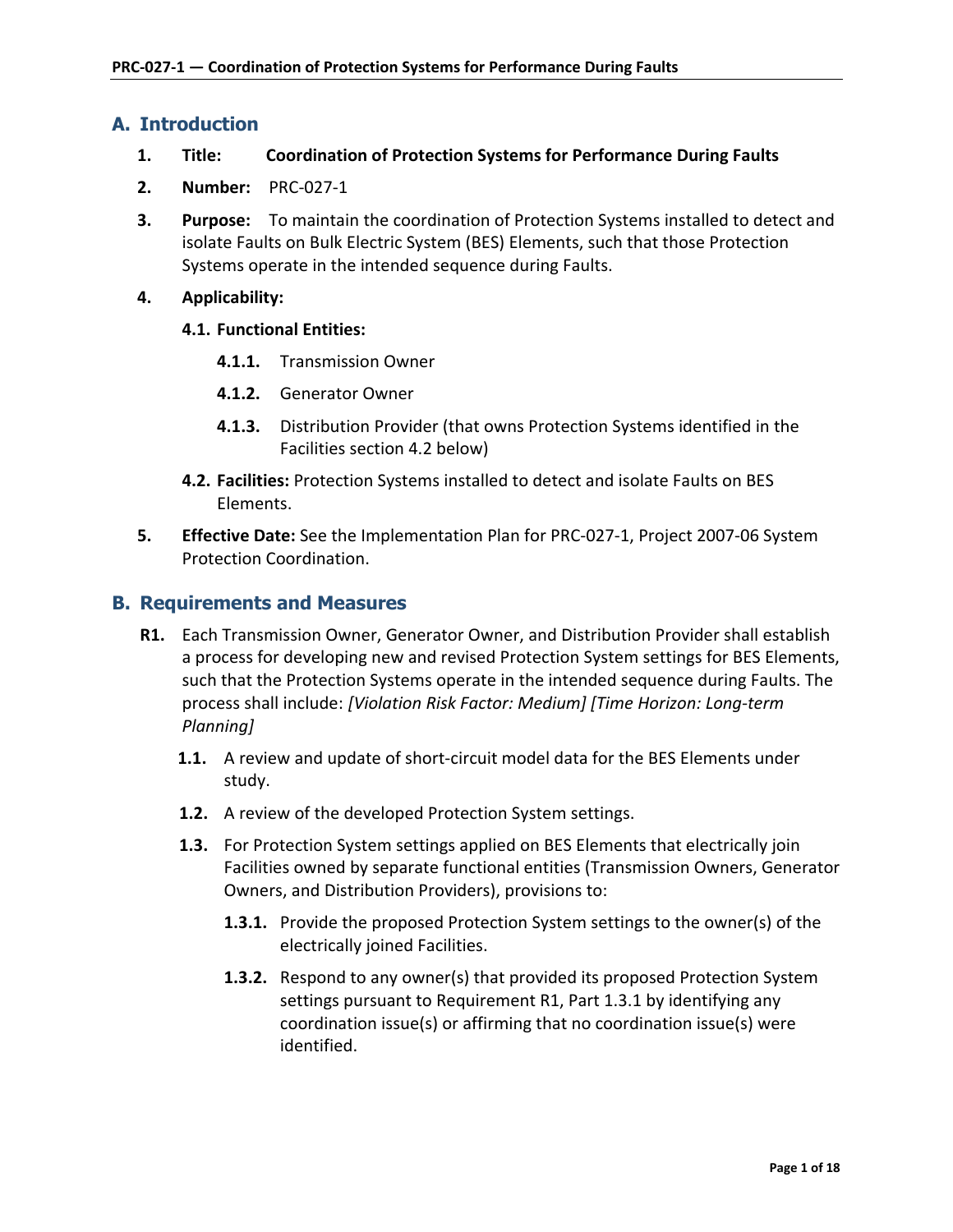- **1.3.3.** Verify that identified coordination issue(s) associated with the proposed Protection System settings for the associated BES Elements are addressed prior to implementation.
- **1.3.4.** Communicate with the other owner(s) of the electrically joined Facilities regarding revised Protection System settings resulting from unforeseen circumstances that arise during implementation or commissioning, Misoperation investigations, maintenance activities, or emergency replacements required as a result of Protection System component failure.
- **M1.** Acceptable evidence may include, but is not limited to, dated electronic or hard copy documentation to demonstrate that the responsible entity established a process to develop settings for its Protection Systems, in accordance with Requirement R1.
- **R2.** Each Transmission Owner, Generator Owner, and Distribution Provider shall, for each BES Element with Protection System functions identified in Attachment A: *[Violation Risk Factor: Medium] [Time Horizon: Long-term Planning]*
	- Option 1: Perform a Protection System Coordination Study in a time interval not to exceed six-calendar years; or
	- Option 2: Compare present Fault current values to an established Fault current baseline and perform a Protection System Coordination Study when the comparison identifies a 15 percent or greater deviation in Fault current values (either three phase or phase to ground) at a bus to which the BES Element is connected, all in a time interval not to exceed six-calendar years;<sup>[1](#page-1-0)</sup> or,
	- Option 3: Use a combination of the above.

 $\overline{a}$ 

- **M2.** Acceptable evidence may include, but is not limited to, dated electronic or hard copy documentation to demonstrate that the responsible entity performed Protection System Coordination Study(ies) and/or Fault current comparisons in accordance with Requirement R2.
- **R3.** Each Transmission Owner, Generator Owner, and Distribution Provider shall utilize its process established in Requirement R1 to develop new and revised Protection System settings for BES Elements. *[Violation Risk Factor: High] [Time Horizon: Operations Planning]*

<span id="page-1-0"></span> $1$  The initial Fault current baseline(s) shall be established by the effective date of this Reliability Standard and updated each time a Protection System Coordination Study is performed. The Fault current baseline for BES generating resources may be established at the generator, the generator step-up (GSU) transformer(s), or at the common point of connection at 100 kV or above. For dispersed power producing resources, the Fault current baseline may also be established at the BES aggregation point (total capacity greater than 75 MVA). If an initial baseline was not established by the effective date of this Reliability Standard because of the previous use of an alternate option or the installation of a new BES Element, the entity may establish the baseline by performing a Protection System Coordination Study.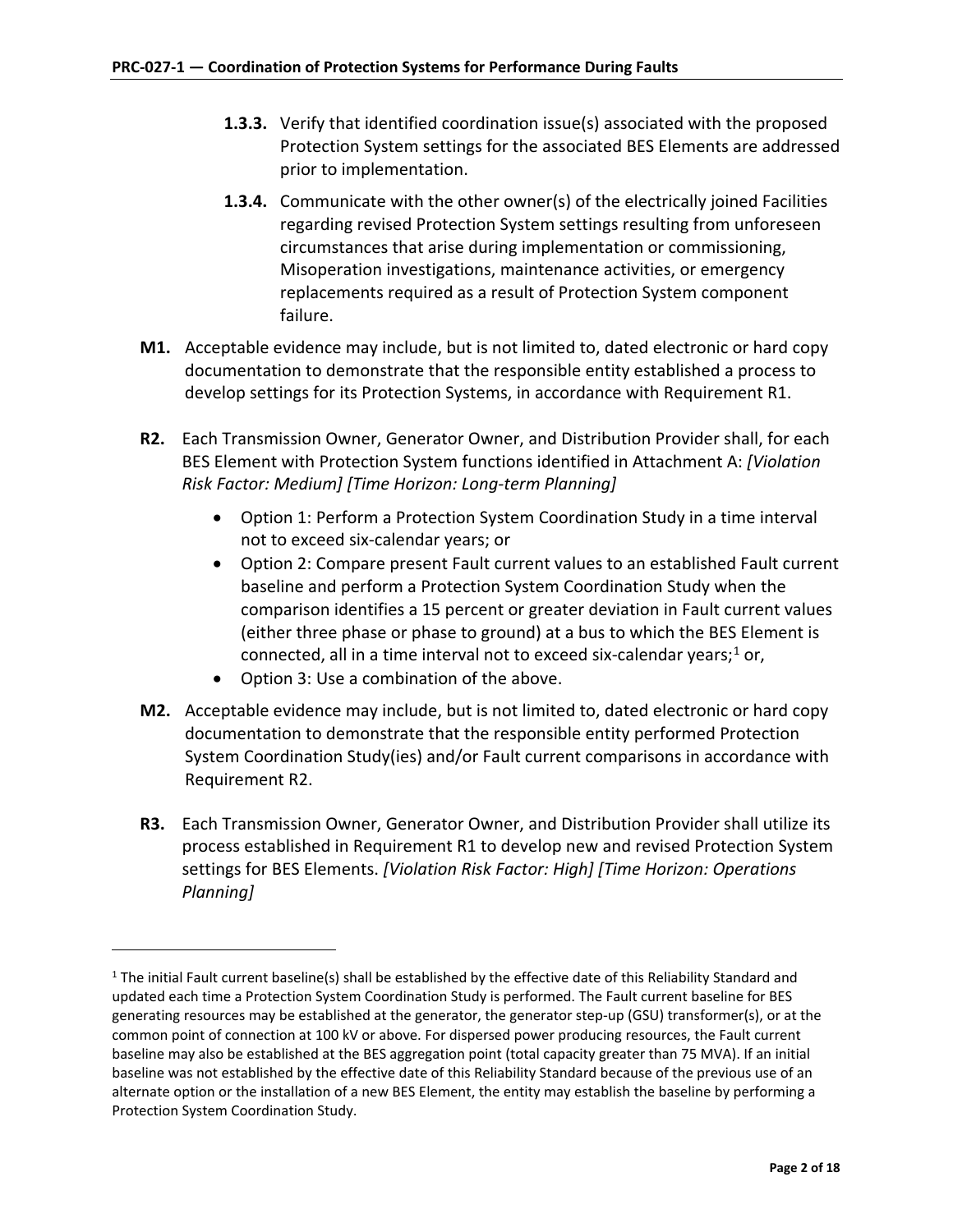**M3.** Acceptable evidence may include, but is not limited to, dated electronic or hard copy documentation to demonstrate that the responsible entity utilized its settings development process established in Requirement R1, as specified in Requirement R3.

# **C. Compliance**

## **1. Compliance Monitoring Process**

## **1.1. Compliance Enforcement Authority:**

As defined in the NERC Rules of Procedure, "Compliance Enforcement Authority" means NERC or the Regional Entity in their respective roles of monitoring and enforcing compliance with the NERC Reliability Standards.

## **1.2. Evidence Retention:**

The following evidence retention period(s) identify the period of time an entity is required to retain specific evidence to demonstrate compliance. For instances where the evidence retention period specified below is shorter than the time since the last audit, the Compliance Enforcement Authority may ask an entity to provide other evidence to show that it was compliant for the full time period since the last audit.

The applicable entity shall keep data or evidence to show compliance, as identified below, unless directed by its Compliance Enforcement Authority to retain specific evidence for a longer period of time as part of an investigation.

The Transmission Owner, Generator Owner, and Distribution Provider shall each keep data or evidence to show compliance with Requirements R1, R2, and R3, and Measures M1, M2, and M3 since the last audit, unless directed by its Compliance Enforcement Authority to retain specific evidence for a longer period of time as part of an investigation.

If a Transmission Owner, Generator Owner, or Distribution Provider is found non-compliant, it shall keep information related to the non-compliance until mitigation is completed and approved, or for the time specified above, whichever is longer.

The Compliance Enforcement Authority shall keep the last audit records and all requested and submitted subsequent audit records.

## **1.3. Compliance Monitoring and Enforcement Program**

As defined in the NERC Rules of Procedure, "Compliance Monitoring and Enforcement Program" refers to the identification of the processes that will be used to evaluate data or information for the purpose of assessing performance or outcomes with the associated Reliability Standard.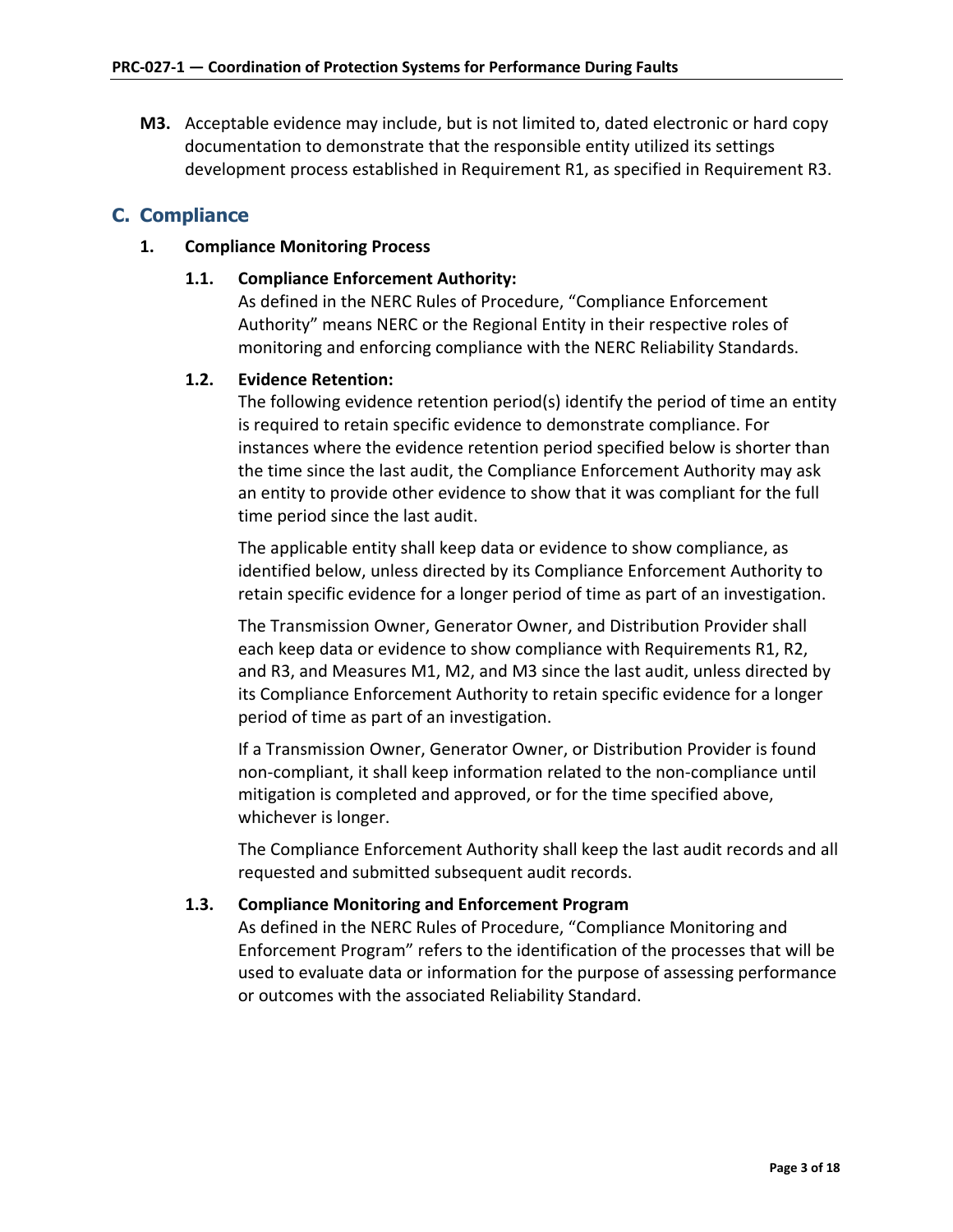# **Violation Severity Levels**

| R#         | <b>Violation Severity Levels</b>                                                                                                                                                                                                                        |                                                                                                                                                                                                                                                                                            |                                                                                                                                                                                                                                                                                            |                                                                                                                                                                                                                                                                                                                           |  |
|------------|---------------------------------------------------------------------------------------------------------------------------------------------------------------------------------------------------------------------------------------------------------|--------------------------------------------------------------------------------------------------------------------------------------------------------------------------------------------------------------------------------------------------------------------------------------------|--------------------------------------------------------------------------------------------------------------------------------------------------------------------------------------------------------------------------------------------------------------------------------------------|---------------------------------------------------------------------------------------------------------------------------------------------------------------------------------------------------------------------------------------------------------------------------------------------------------------------------|--|
|            | <b>Lower VSL</b>                                                                                                                                                                                                                                        | <b>Moderate VSL</b>                                                                                                                                                                                                                                                                        | <b>High VSL</b>                                                                                                                                                                                                                                                                            | <b>Severe VSL</b>                                                                                                                                                                                                                                                                                                         |  |
| R1.        | N/A                                                                                                                                                                                                                                                     | The responsible entity<br>established a process in<br>accordance with<br>Requirement R1, but failed<br>to include Requirement R1,<br>Part 1.1 or Part 1.2.                                                                                                                                 | The responsible entity<br>established a process in<br>accordance with<br>Requirement R1, but failed<br>to include Requirement R1,<br>Part 1.1 and Part 1.2.                                                                                                                                | The responsible entity<br>established a process in<br>accordance with<br>Requirement R1, but failed<br>to include Requirement R1,<br>Part 1.3.                                                                                                                                                                            |  |
|            |                                                                                                                                                                                                                                                         |                                                                                                                                                                                                                                                                                            |                                                                                                                                                                                                                                                                                            | <b>OR</b>                                                                                                                                                                                                                                                                                                                 |  |
|            |                                                                                                                                                                                                                                                         |                                                                                                                                                                                                                                                                                            |                                                                                                                                                                                                                                                                                            | The responsible entity failed<br>to establish any process in<br>accordance with<br>Requirement R1.                                                                                                                                                                                                                        |  |
| <b>R2.</b> | The responsible entity<br>performed a Protection<br><b>System Coordination Study</b><br>for each BES Element, in<br>accordance with<br>Requirement R2, Option 1,<br>Option 2, or Option 3 but<br>was late by less than or<br>equal to 30 calendar days. | The responsible entity<br>performed a Protection<br><b>System Coordination Study</b><br>for each BES Element, in<br>accordance with<br>Requirement R2, Option 1,<br>Option 2, or Option 3, but<br>was late by more than 30<br>calendar days but less than<br>or equal to 60 calendar days. | The responsible entity<br>performed a Protection<br><b>System Coordination Study</b><br>for each BES Element, in<br>accordance with<br>Requirement R2, Option 1,<br>Option 2, or Option 3, but<br>was late by more than 60<br>calendar days but less than<br>or equal to 90 calendar days. | The responsible entity<br>performed a Protection<br><b>System Coordination Study</b><br>for each BES Element, in<br>accordance with<br>Requirement R2, Option 1,<br>Option 2, or Option 3, but<br>was late by more than 90<br>calendar days.<br><b>OR</b><br>The responsible entity failed<br>to perform Option 1, Option |  |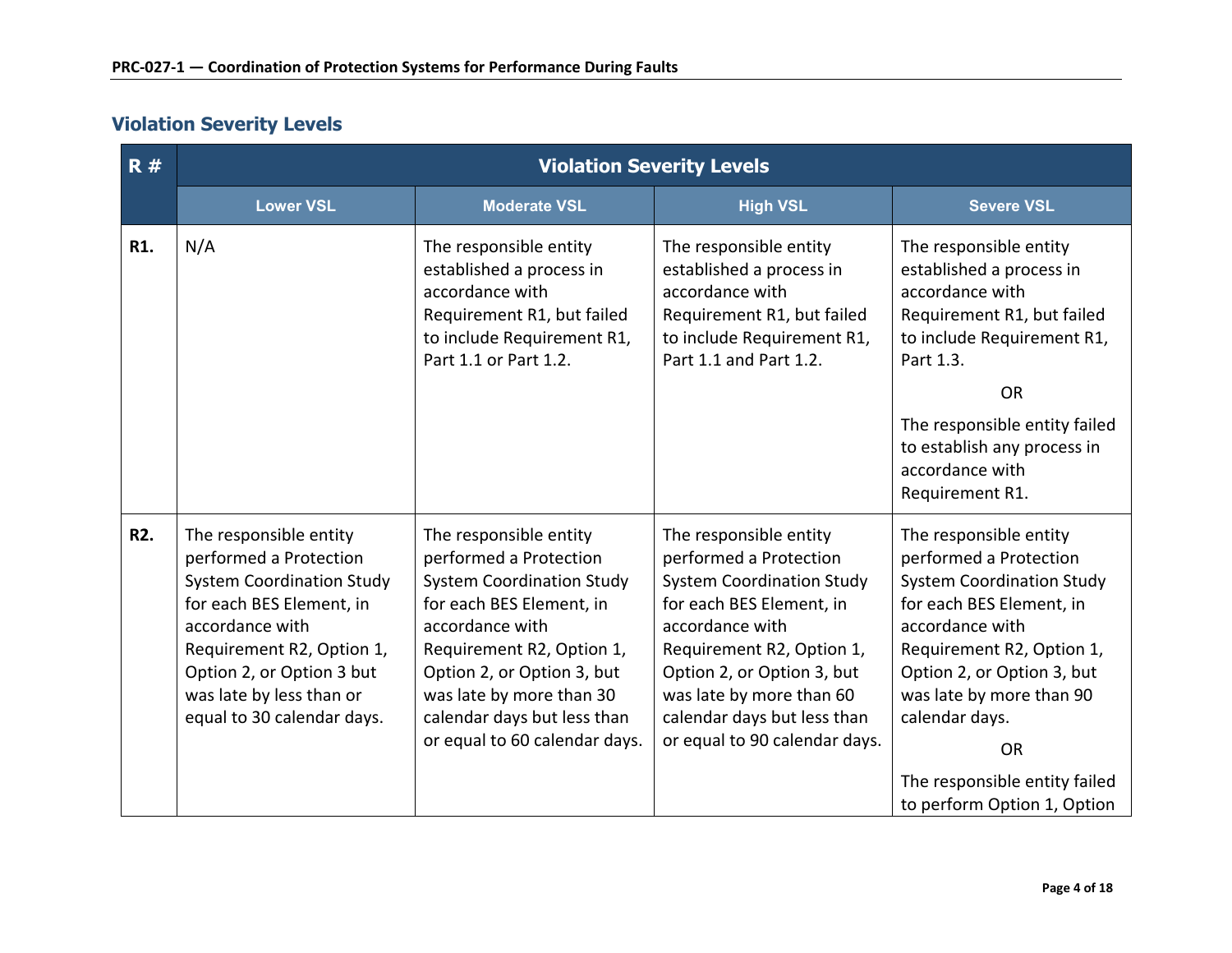|     |     |     |     | 2, or Option 3, in accordance<br>with Requirement R2.                                                        |
|-----|-----|-----|-----|--------------------------------------------------------------------------------------------------------------|
| R3. | N/A | N/A | N/A | The responsible entity failed<br>to utilize the process<br>established in accordance<br>with Requirement R1. |

## **D. Regional Variances**

None.

## **E. Associated Documents**

NERC System Protection and Control Subcommittee – "Power Plant and Transmission System Protection Coordination."

NERC System Protection and Control Task Force, December 7, 2006, "Assessment of Standard PRC-001-0 – System Protection Coordination."

NERC System Protection and Control Task Force, September 2006, "The Complexity of Protecting Three-Terminal Transmission Lines."

## **Version History**

| <b>Version</b> | <b>Date</b>         | <b>Action</b>                                                     | <b>Change Tracking</b>                           |
|----------------|---------------------|-------------------------------------------------------------------|--------------------------------------------------|
|                | November 5,<br>2015 | Adopted by NERC Board of Trustees                                 | New standard developed under Project<br>2007-06. |
| 1              | June 7, 2018        | FERC Order issued approving PRC-027-1. Docket No.<br>RM16-22-000. |                                                  |
|                | August<br>13,2018   | FERC Approved                                                     |                                                  |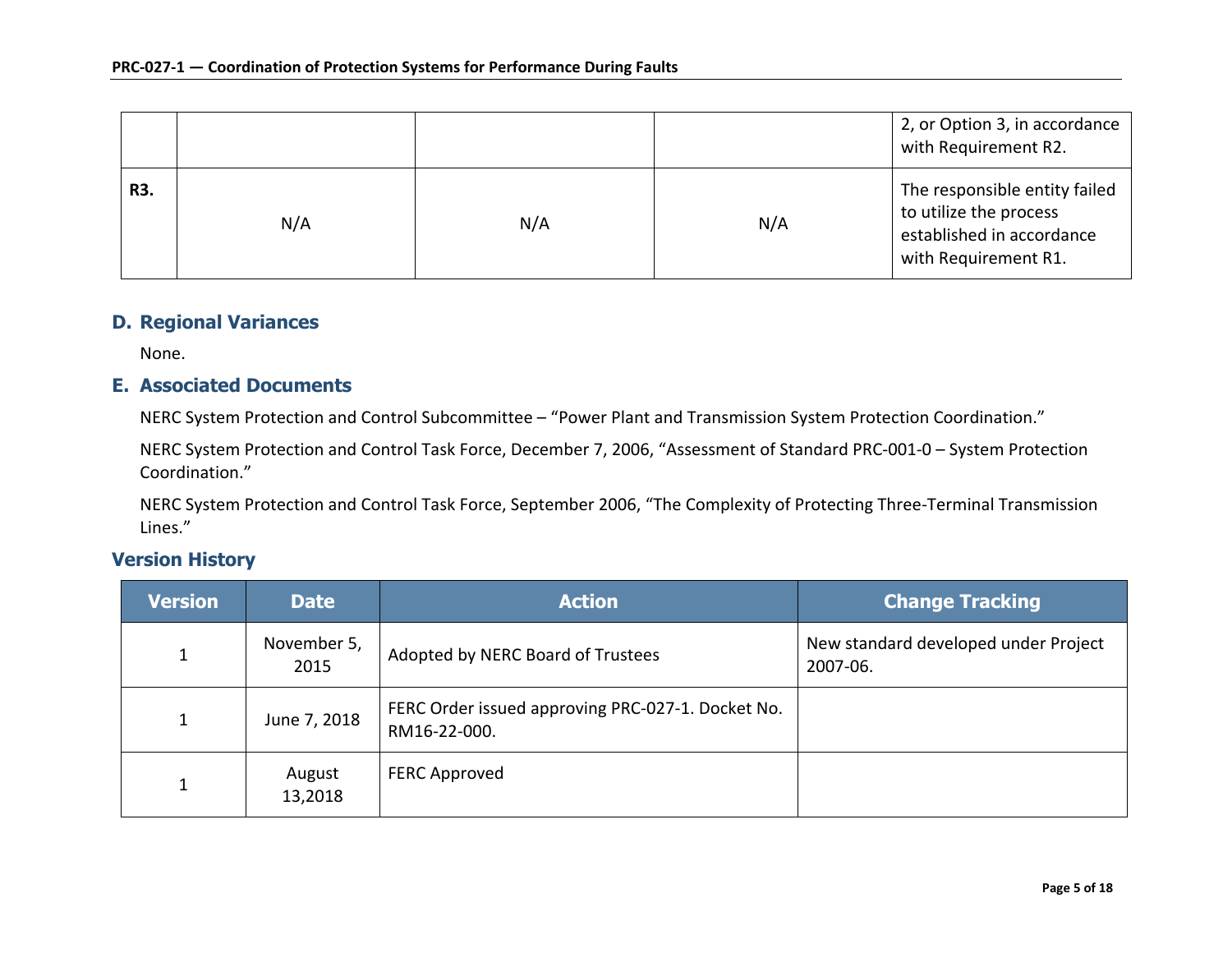| October 1,<br>2020 | <b>Effective Date</b> | Effective dates delayed to April 1, 2021<br>due to COVID-19 per FERC Order |
|--------------------|-----------------------|----------------------------------------------------------------------------|
| April 1, 2021      | <b>Effective Date</b> |                                                                            |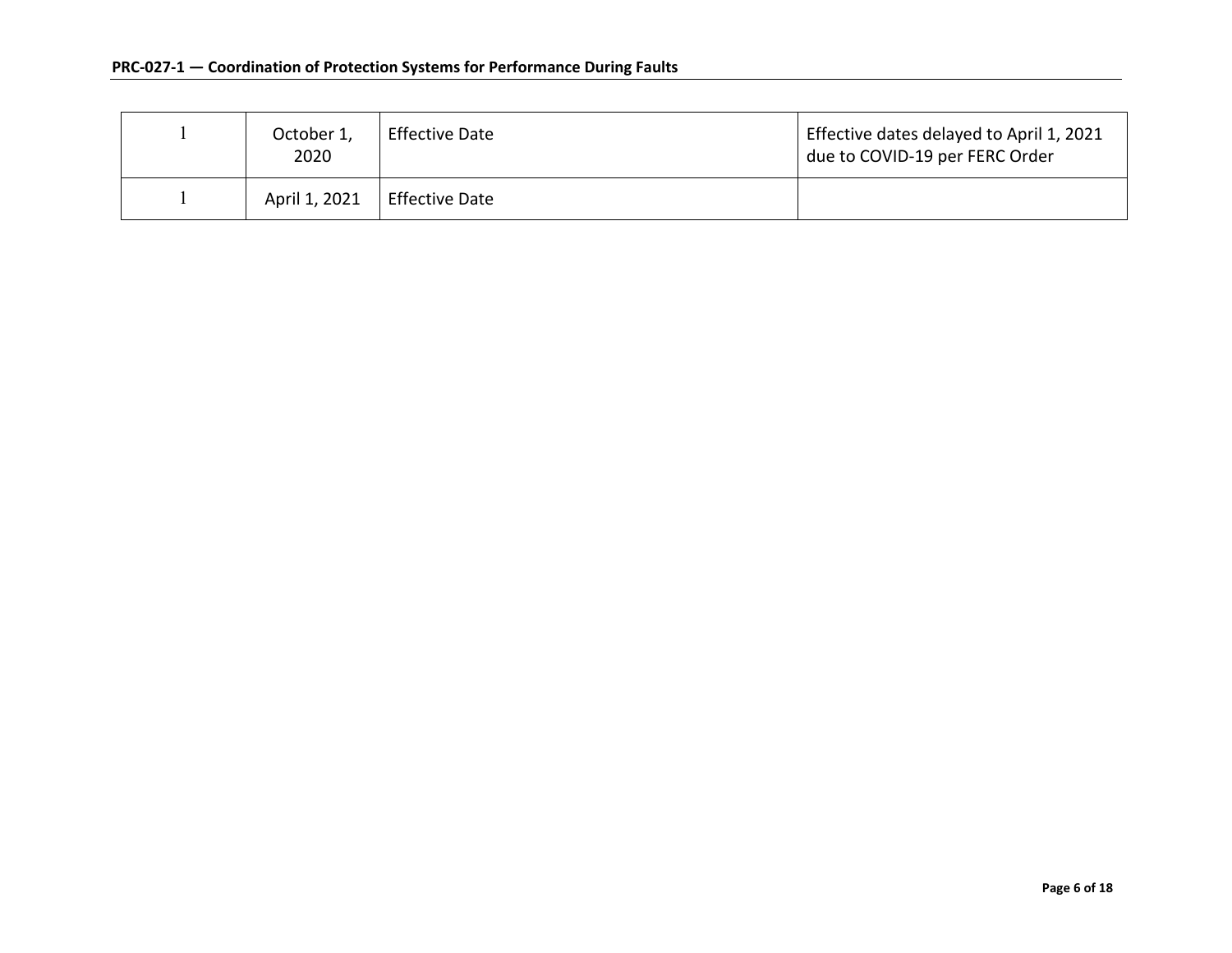## <span id="page-6-0"></span>**Attachment A**

The following Protection System functions<sup>[2](#page-6-0)</sup> are applicable to Requirement R2 if: (1) available Fault current levels are used to develop the settings for those Protection System functions; and (2) those Protection System functions require coordination with other Protection Systems.

21 – Distance if:

- infeed is used in determining reach (phase and ground distance), or
- zero-sequence mutual coupling is used in determining reach (ground distance).
- 50 Instantaneous overcurrent
- 51 AC inverse time overcurrent
- 67 AC directional overcurrent if used in a non-communication-aided protection scheme

Notes:

 $\overline{a}$ 

- 1. The above Protection System functions utilize current in their measurement to initiate tripping of circuit breakers. Changes in the magnitude of available Fault current can impact the coordination of these functions.
- 2. See the PRC-027-1 Supplemental Material section for additional information.

<sup>2</sup> ANSI/IEEE Standard C37.2 *Standard for Electrical Power System Device Function Numbers, Acronyms, and Contact Designations*.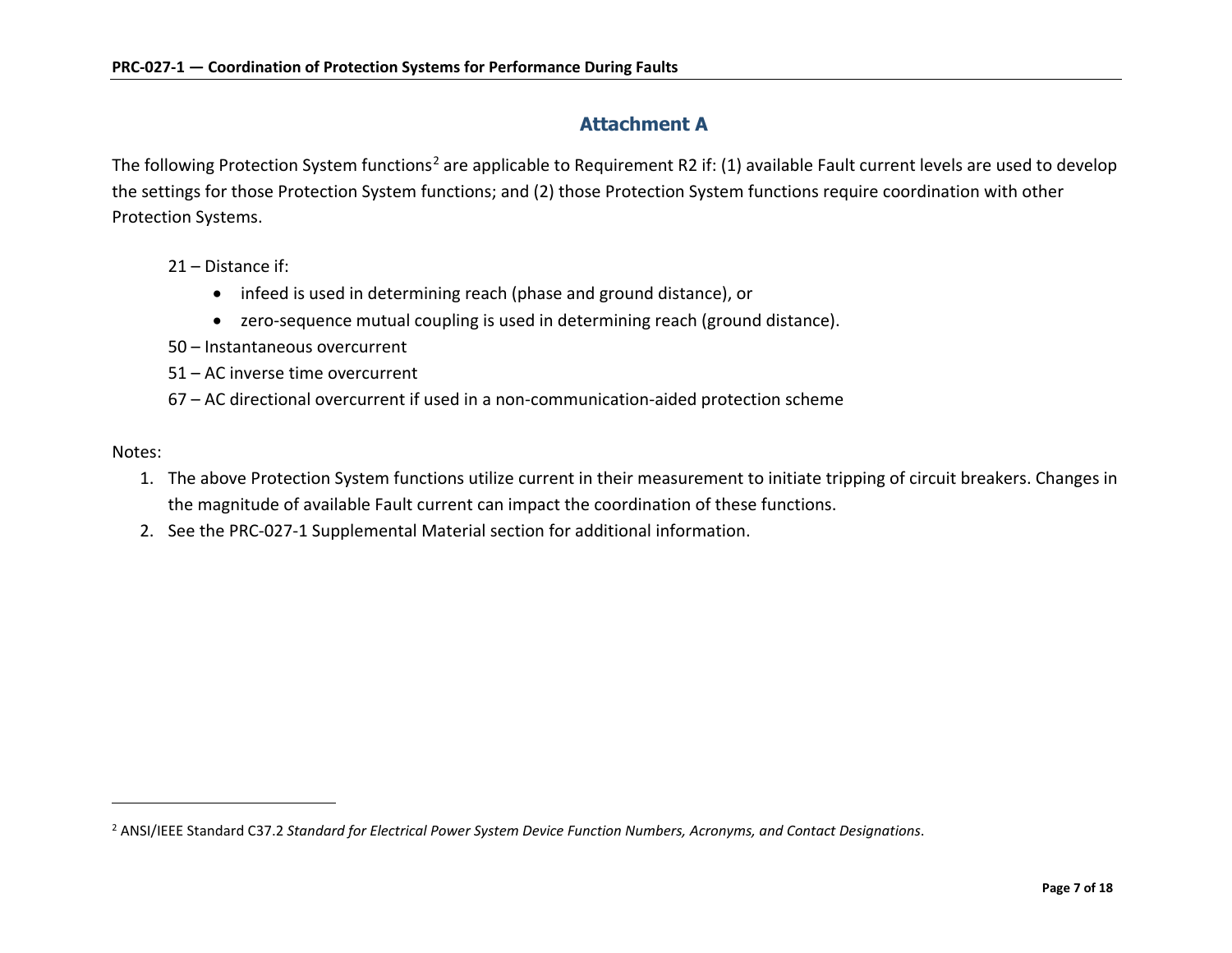## **Purpose**

The Purpose states: To maintain the coordination of Protection Systems installed to detect and isolate Faults on Bulk Electric System (BES) Elements, such that those Protection Systems operate in the intended sequence during Faults.

Coordinated Protection Systems enhance reliability by isolating faulted equipment, reducing the risk of BES instability or Cascading, and leaving the remainder of the BES operational and more capable of withstanding the next Contingency. When Faults occur, properly coordinated Protection Systems minimize the number of BES Elements that are removed from service and protect equipment from damage. This standard requires that entities establish and implement a process to coordinate their Protection Systems to operate in the intended sequence during Faults.

# **Applicability**

Transmission Owners, Generator Owners, and Distribution Providers are included in the Applicability of PRC-027-1 because they may own Protection Systems that are installed for the purpose of detecting Faults on the Bulk Electric System (BES). It is only those Protection Systems that are under the purview of this standard.

Transmission Owners are included in the Applicability of PRC-027-1 because they own the largest number of Protection Systems installed for the purpose of detecting Faults on the BES.

Generator Owners have Protection Systems installed for the purpose of detecting Faults on the BES. It is important that those Protection Systems are coordinated with Protection Systems owned by Transmission Owners to ensure that generation Facilities do not become disconnected from the BES unnecessarily. Functions such as impedance reaches, overcurrent pickups, and time delays need to be evaluated for coordination.

A Distribution Provider may provide an electrical interconnection and path to the BES for generators that will contribute current to Faults that occur on the BES. If the Distribution Provider owns Protection Systems that operate for those Faults, it is important that those Protection Systems are coordinated with other Protection Systems that can be impacted by the current contribution to the Fault of Distribution Provider.

After the Protection Systems of Distribution Providers and Generator Owners are shown to be coordinated with other Protection Systems on the BES, there will be little future impact on the entities unless there are significant changes at or near the bus that interconnects with the Transmission Owner. The Transmission Owner, which is typically the entity maintaining the system model for Fault studies, will provide the Fault current data upon request by the Distribution Provider or Generator Owner. The Distribution Provider and Generator Owner will determine whether a change in Fault current from the baseline has occurred such that a review of coordination is necessary.

## **Requirement R1**

The requirement states: Each Transmission Owner, Generator Owner, and Distribution Provider shall establish a process for developing new and revised Protection System settings for BES Elements, such that the Protection Systems operate in the intended sequence during Faults.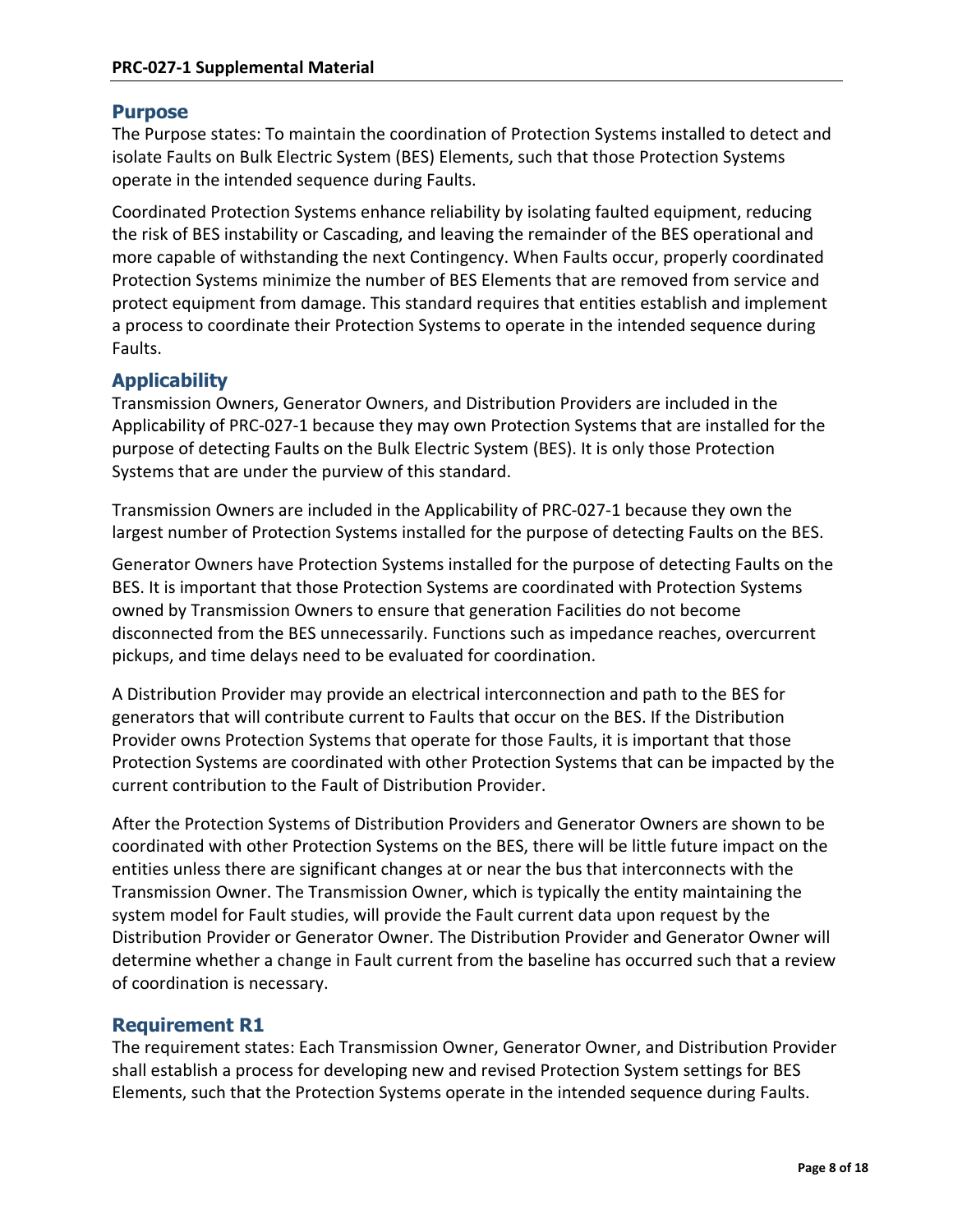The reliability objective of this requirement is to have applicable entities establish a process to develop settings for coordinating their Protection Systems, such that they operate in the intended sequence during Faults. The parts that are included as elements of the process ensure the development of accurate settings, as well as providing internal and external checks to minimize the possibility of errors that could be introduced in the development of settings.

This standard references various publications that discuss protective relaying theory and application. The description of "coordination of protection" is from the pending revision of IEEE Standard C37.113-1999 (Reaffirmed: 2004), *Guide for Protective Relay Applications to Transmission Lines*, which reads:

*"The process of choosing current or voltage settings, or time delay characteristics of protective relays such that their operation occurs in a specified sequence so that interruption to customers is minimized and least number of power system elements are isolated following a system fault."*

Entities may have differing technical criteria for the development of Protection System settings based on their own philosophies. These philosophies can vary based on system topology, protection technology utilized, as well as historical knowledge; as such, a single definition or criterion for "Protection System coordination" is not practical.

The coordination of some Protection Systems may seem unnecessary, such as for a line that is protected solely by dual current differential relays. However, backup Protection Systems that are enabled to operate based on current or apparent impedance with some definite or inverse time delay must be coordinated with other Protection Systems of the BES Element such that tripping does not unnecessarily occur for Faults outside of the differential zone.

Part 1.1 A review and update of short-circuit model data for the BES Elements under study.

The short-circuit study provides the necessary Fault currents used by protection engineers to develop Protection System settings for Transmission Owners, Generator Owners, and Distribution Providers. Generator Owners and Distribution Providers may not have or maintain short-circuit models; consequently, these entities would obtain the short-circuit model data from the Transmission Planners, Planning Coordinators, or Transmission Owners. Including a review and, if necessary, an update of short-circuit study information is necessary to ensure that information accurately reflects the physical power system that will form the basis of the Protection System Coordination Study and development of Protection System relay settings. The results of a short-circuit study are only as accurate as the information that its calculations are based on.

A short-circuit study is an analysis of an electrical network that determines the magnitude of the currents flowing in the network during an electrical Fault. Because the results of shortcircuit studies are used as the basis for protective device coordination studies, the short-circuit model should accurately reflect the physical power system.

Reviews could include:

1. A review of applicable BES line, transformer, and generator impedances and Fault currents.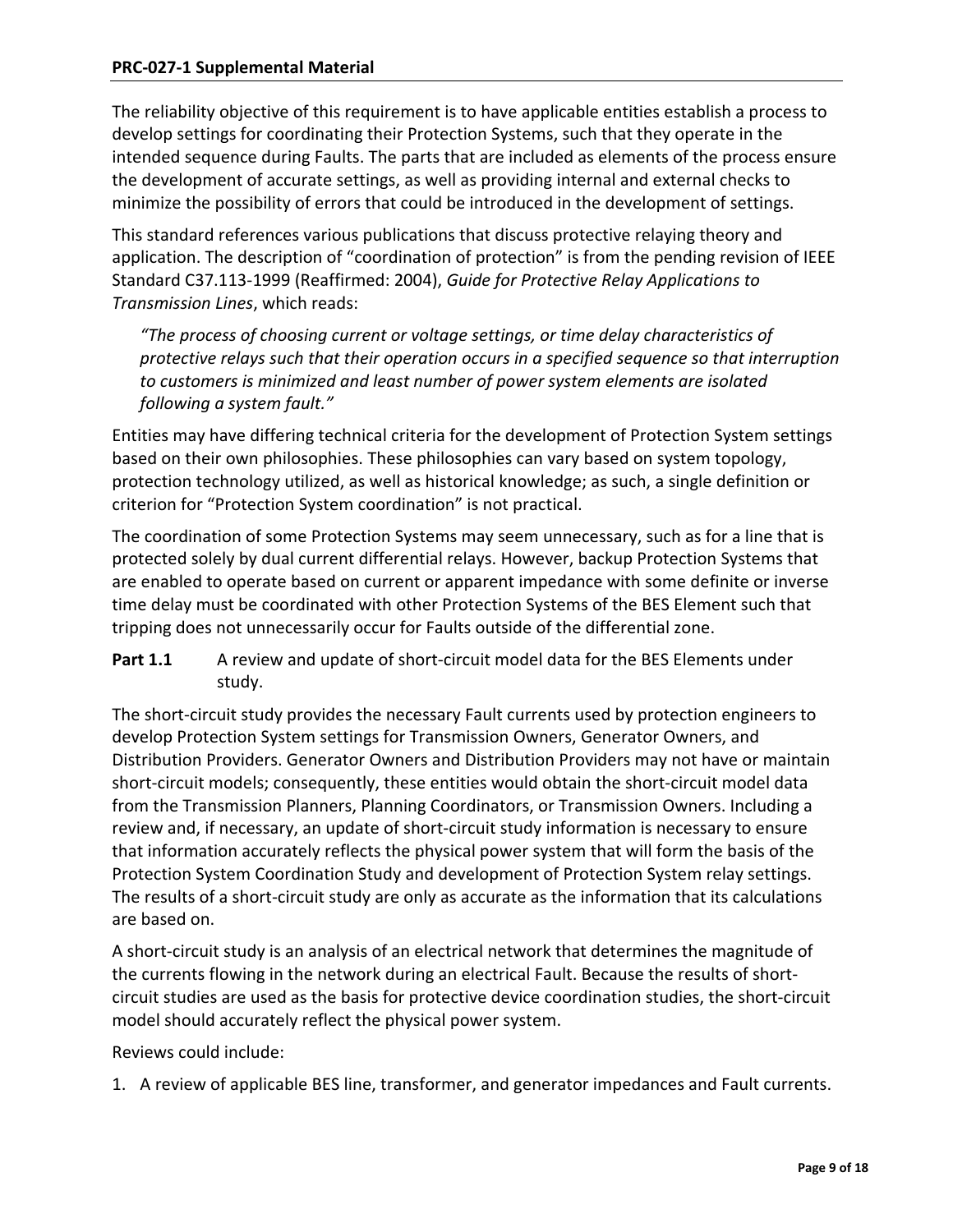- 2. A review of the network model to confirm the network in the study accurately reflects the configuration of the actual System, or how the System will be configured when the proposed relay settings are installed.
- 3. A review, where applicable, of interconnected Transmission Owner, Generator Owner, and Distribution Provider information.

Part 1.2 A review of the developed Protection System settings.

A review of the Protection System settings prior to implementation reduces the possibility of introducing human error. A review is any systematic process of verifying the developed settings meet the technical criteria of the entity. Examples of reviews include peer reviews, automated checking programs, and entity-developed review procedures.

Part 1.3 For Protection System settings applied on BES Elements that electrically join Facilities owned by separate functional entities (Transmission Owners, Generator Owners, and Distribution Providers), provisions to:

Requirement R1, Part 1.3 addresses the coordination of Protection System settings applied on BES Elements that electrically join Facilities owned by separate functional entities. Communication among these entities is essential so potential Protection System coordination issues can be identified and addressed prior to implementation of any proposed Protection System changes.

Part 1.3.1 1.3.1. Provide the proposed Protection System settings to the owners of the electrically joined Facilities.

Requirement R1, Part 1.3.1 requires the entity to include in its process a provision to provide proposed Protection System settings to other entities. This communication ensures that the other entities have the necessary information to review the settings and determine if there are any Protection System coordination issues.

Part 1.3.2 Respond to any owner(s) that provided its proposed Protection System settings pursuant to Requirement R1, Part 1.3.1 by identifying any coordination issue(s) or affirming that no coordination issue(s) were identified.

Requirement R1, Part 1.3.2 requires the entity receiving proposed Protection System settings to include in its process a provision to respond to the entity that initiated the proposed changes. This ensures that the proposed settings are reviewed and that the initiating entity receives a response indicating Protection System coordination issues were identified, or affirmation that no issues were identified.

**Part 1.3.3** Verify that identified coordination issue(s) associated with the proposed Protection System settings for the associated BES Elements are addressed prior to implementation.

Requirement R1, Part 1.3.3 requires the entity to include in their process a provision to verify that any identified coordination issue(s) associated with the proposed Protection System settings are addressed prior to implementation. This ensures that any potential impact to BES reliability is minimized.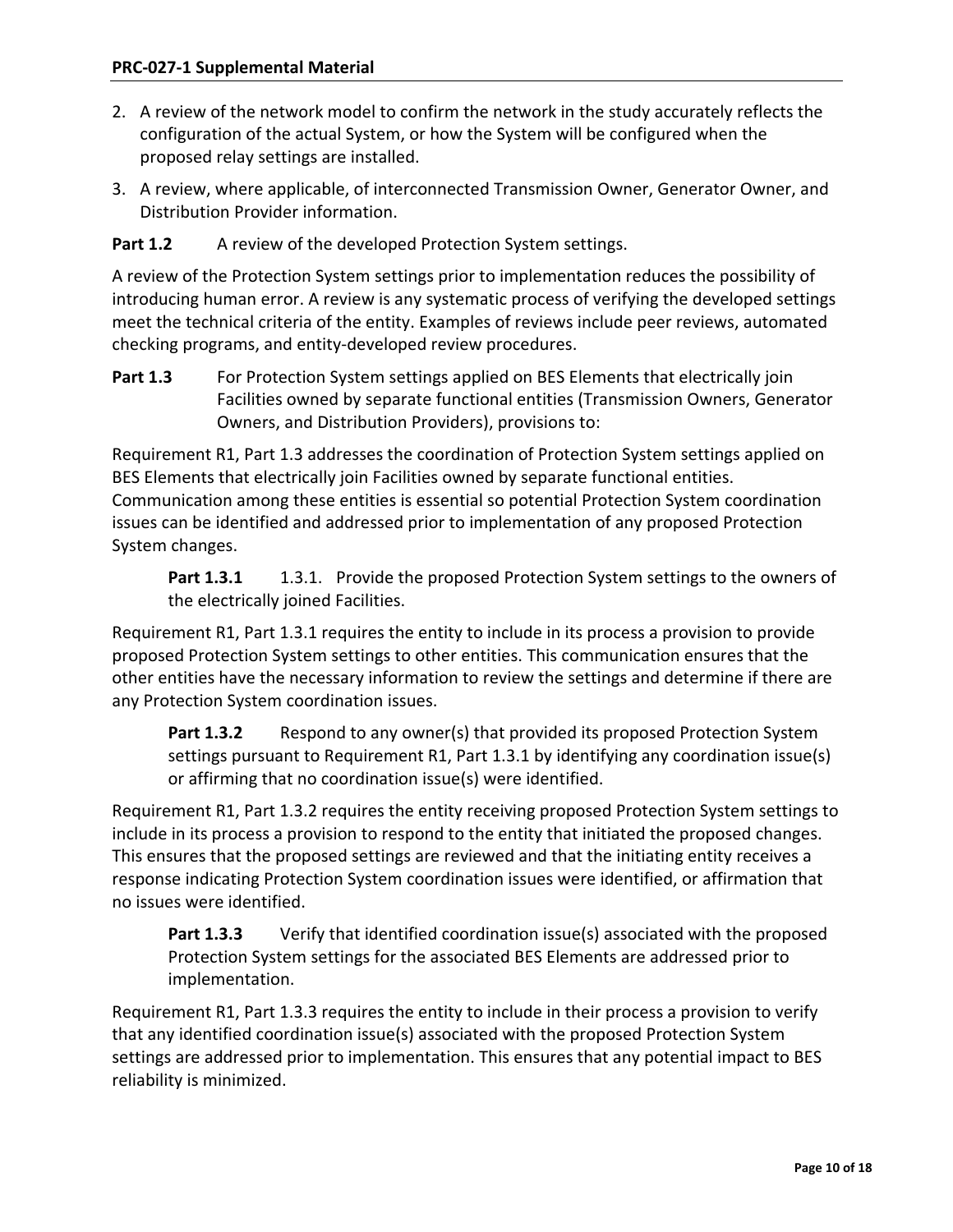The exclusion in PRC-001-1.1(ii), Requirement R3, R3.1 for dispersed power producing resources applies only to interconnections between different functional entities. As such, the exclusion only maps to Requirement R1, Part 1.3 in PRC-027-1. Due to the design of dispersed generation sites, the Protection Systems applied on the individual dispersed generation resources are not electrically joined Facilities owned by separate functional entities as specified in Requirement R1, Part 1.3 nor are they connected by BES Elements. Therefore Requirement R1, Part 1.3 does not apply to the Protection Systems applied on the individual dispersed generation resources. Requirement R1, Part 1.3 applies only to the Protection Systems applied on the BES Elements that electrically join Facilities owned by separate functional entities.

Note: There could be instances where coordination issues are identified and the entities agree not to mitigate all of the issues based on engineering judgment. It is also recognized that coordination issues identified during a project may not be immediately resolved if the resolution involves additional system modifications not identified in the initial project scope. Further, there could be situations where protection philosophies differ between entities, but the entities can agree that these differences do not create coordination issues.

**Part 1.3.4** Communicate with the other owner(s) of the electrically joined Facilities regarding revised Protection System settings resulting from unforeseen circumstances that arise during implementation or commissioning, Misoperation investigations, maintenance activities, or emergency replacements required as a result of Protection System component failure.

Requirement R1, Part 1.3.4 requires the entity to communicate revisions to Protection System settings that occur due to unforeseen circumstances and differ from those developed during the planning stages of projects.

# **Requirement R2**

 $\overline{a}$ 

This requirement states: Each Transmission Owner, Generator Owner, and Distribution Provider shall, for each BES Element with Protection System functions identified in Attachment A:

- Option 1: Perform a Protection System Coordination Study in a time interval not to exceed six-calendar years; or
- Option 2: Compare present Fault current values to an established Fault current baseline and perform a Protection System Coordination Study when the comparison identifies a 15 percent or greater deviation in Fault current values (either three phase or phase to ground) at a bus to which the BES Element is connected, all in a time interval not to exceed six-calendar years; [3](#page-10-0) or,

<span id="page-10-0"></span> $3$  The initial Fault current baseline(s) shall be established by the effective date of this Reliability Standard and updated each time a Protection System Coordination Study is performed. The Fault current baseline for BES generating resources may be established at the generator, the generator step-up (GSU) transformer(s), or at the common point of connection at 100 kV or above. For dispersed power producing resources, the Fault current baseline may also be established at the BES aggregation point (total capacity greater than 75 MVA). If an initial baseline was not established by the effective date of this Reliability Standard because of the previous use of an alternate option or the installation of a new BES Element, the entity may establish the baseline by performing a Protection System Coordination Study.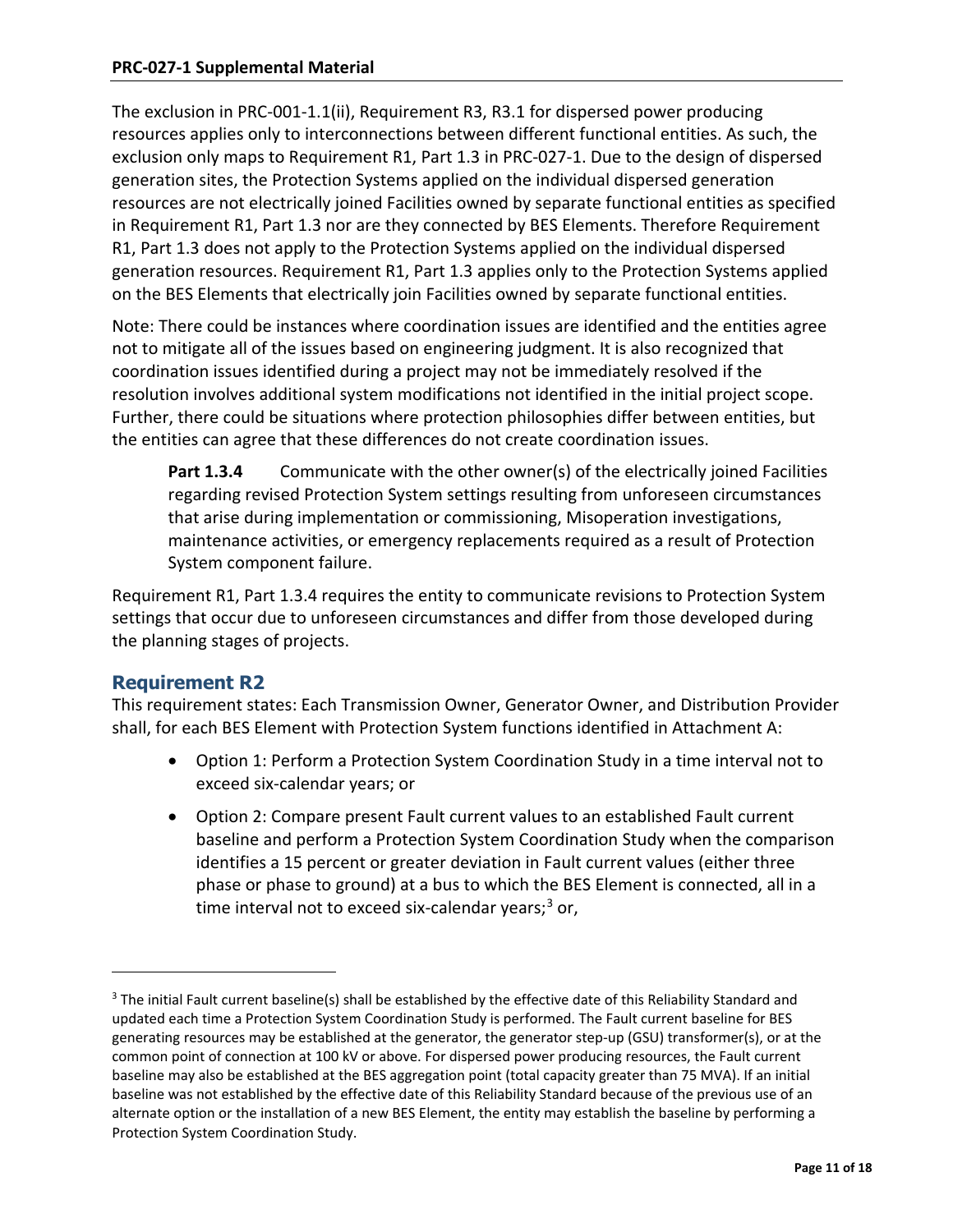• Option 3: Use a combination of the above.

Over time, incremental changes in Fault current can accumulate enough to impact the coordination of Protection System functions affected by Fault current. To minimize this risk, Requirement R2 requires responsible entities to periodically (1) perform Protection System Coordination Studies and/or (2) review available Fault currents for those Protection System functions listed in Attachment A. Two triggers were established for initiating a review of existing Protection System settings to allow for industry flexibility.

In the first option, an entity may choose a time-based methodology to review Protection System settings, thus eliminating the necessity of establishing a Fault current baseline and periodically performing Fault current comparisons. This option provides the entity the flexibility to choose an interval of up to six-calendar years for performing the Protection System Coordination Studies for those Protection System functions in Attachment A. The six-calendaryear time interval was selected as a balance between the manpower required to perform the studies and the potential reliability impacts created by incremental changes of Fault current over time.

The second option allows the entity to periodically check for a 15 percent or greater deviation in Fault current (either three-phase or phase-to-ground) from an established Fault current baseline for Protection Systems at each bus to which a BES Element is connected. Fault current baseline values can be obtained from the short-circuit studies performed by the Transmission Planners, Planning Coordinators, or Transmission Owners. This option allows the entity to choose an interval of up to six-calendar years to perform the Fault current comparisons and Protection System Coordination Studies. The six-calendar-year time interval was selected as a balance between the manpower required to perform the studies and the potential reliability impacts created by incremental changes of Fault current over time.

The accumulation of these incremental changes could affect the performance of Protection Systems during Fault conditions. A maximum Fault current deviation of 15 percent (when compared to the entity-established baseline) was established based on generally-accepted margins for setting Protection Systems in which incremental Fault current changes would not interfere with coordination. The 15 percent maximum deviation provides an entity with latitude to choose a Fault current threshold that best matches its protection philosophy, or other business considerations. The Fault current based option requires an entity to first establish a Fault current baseline to be used as a point of reference for future Fault current studies. The Fault current values used in the percent change calculation, whether three-phase or phase-toground Fault currents, are typically determined with all generation in service and all transmission BES Elements in their normal operating state.

As described in the footnote for Requirement R2, Option 2, an entity that elects to initially use Option 2 must establish its baseline prior to the effective date of the standard. If an initial baseline was not established by the effective date of this Reliability Standard because of the previous use of an alternate option or the installation of a new BES Element, the entity may establish the baseline upon performing a Protection System Coordination Study. The Fault current baseline values can be updated or established when a Protection System Coordination Study is performed. The baseline values at each bus to which a BES Element is connected are updated whenever a new Protection System Coordination Study is performed for the subject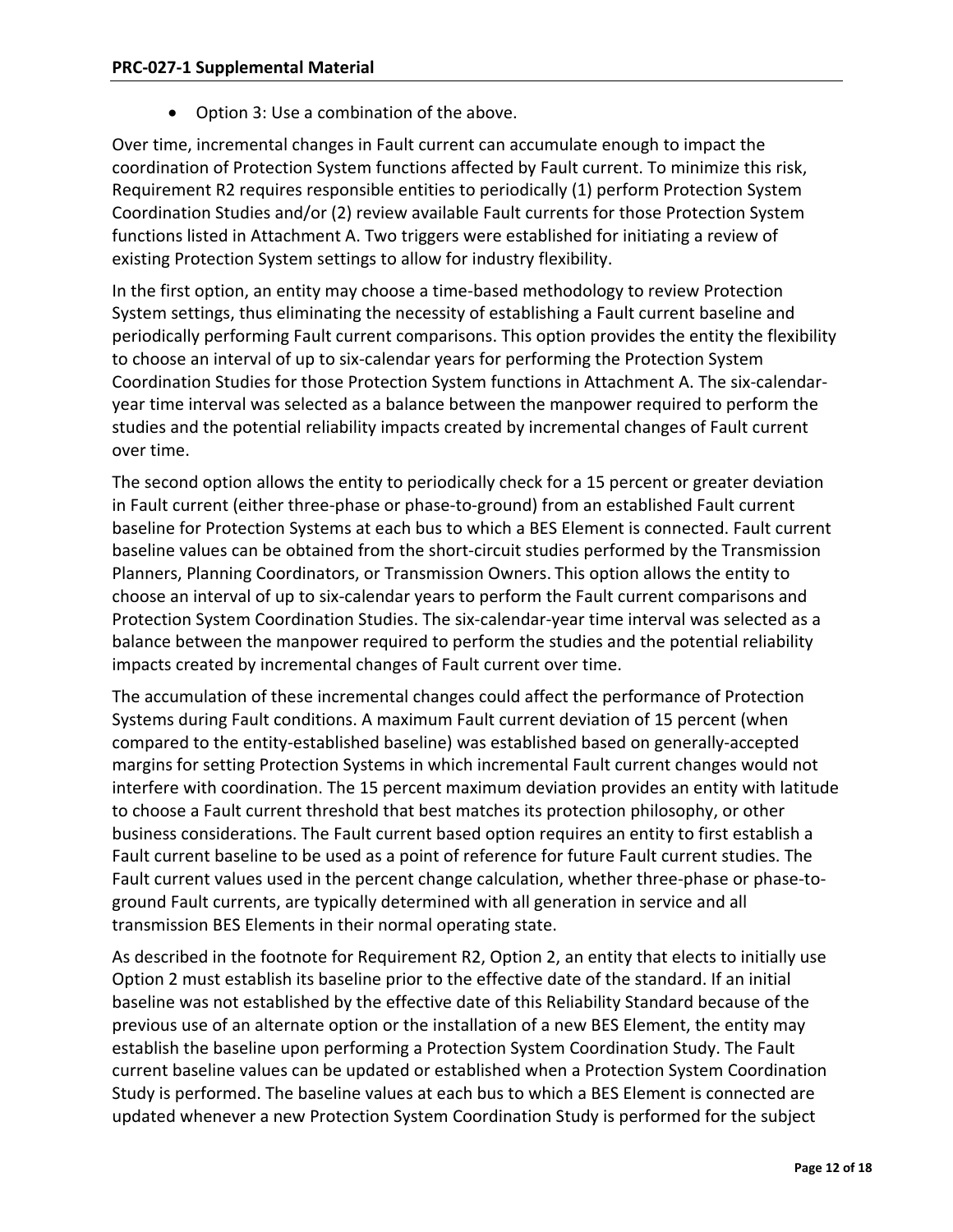Protection System. The footnote also states that the Fault current baselines may be established for BES generating resources at the generator, the BES aggregation point for dispersed power producing resources, or at the common point of connection at 100 kV or above.

**Example:** Prior to the effective date of PRC-027-1, an entity intending to use Option 2 of Requirement R2 establishes an initial baseline; e.g., 10,000 amps at the bus to which the BES Element under study is connected. A short-circuit review performed on March 1, 2024, for example, identifies that the Fault current has increased to 11,250 amps (12.5 percent deviation); consequently, no Protection System Coordination Study is required since the increase is below the maximum 15 percent deviation. The baseline value for the next comparison (to be performed no later than December 31, 2030) remains at 10,000 amps because no study was required as a result of the initial comparison. During the next six-year interval, Fault current comparison identifies that the Fault current has increased to 11,500 (15 percent deviation); therefore, a Protection System Coordination Study is required (and must also be completed no later than December 31, 2030), and a new baseline of 11,500 amps would be established.

**Note:** In the first review described above, if the entity decides to perform a Protection System Coordination Study at the 12.5 percent deviation and the results of the study indicate that the settings still meet the setting criteria of the entity, then no settings changes are required and the baseline Fault current(s) would be updated.

As a third option, an entity has the flexibility to apply a combination of the two methodologies. For example, an entity may choose the periodic Protection System review (Option 1) and review its Facilities operated above 300 kV on a six-calendar-year interval, while choosing to use the Fault current comparison (Option 2) for its Facilities operated below 300 kV.

The Protection System functions listed in Attachment A utilize AC current in their measurement to initiate tripping of circuit breakers and the coordination of these functions is susceptible to changes in the magnitude of available short-circuit Fault current. These functions are included in Attachment A based on meeting the following criteria: (1) available Fault current levels are used to develop settings, and (2) the functions require coordination with other Protection Systems. Examples of functions not included in Attachment A because they do not meet both of the criteria are differential relays and Fault detectors. The numerical identifiers in Attachment A represent general device functions according to *ANSI[/IEEE](http://en.wikipedia.org/wiki/IEEE) Standard C37.2 Standard for Electrical Power System Device Function Numbers, Acronyms, and Contact Designations*.

The following provide additional information regarding the Protection System functions in Attachment A.

A "51 – AC inverse time overcurrent" relay connected to a CT on the neutral of a generator step-up transformer, referred to as "51N – AC Inverse Time Earth Overcurrent Relay (Neutral CT Method)" in ANSI/IEEE Standard C37.2, would be included in a Protection System Coordination Study. Also applicable, are "51 – AC Inverse time overcurrent" relays connected to CTs on the phases of an autotransformer for through-fault protection. Overcurrent functions used in conjunction with other functions are to be reviewed as well. An example is a definite-time overcurrent function, which is a "50 – Instantaneous overcurrent" function used in conjunction with a "62 – Time-delay" function.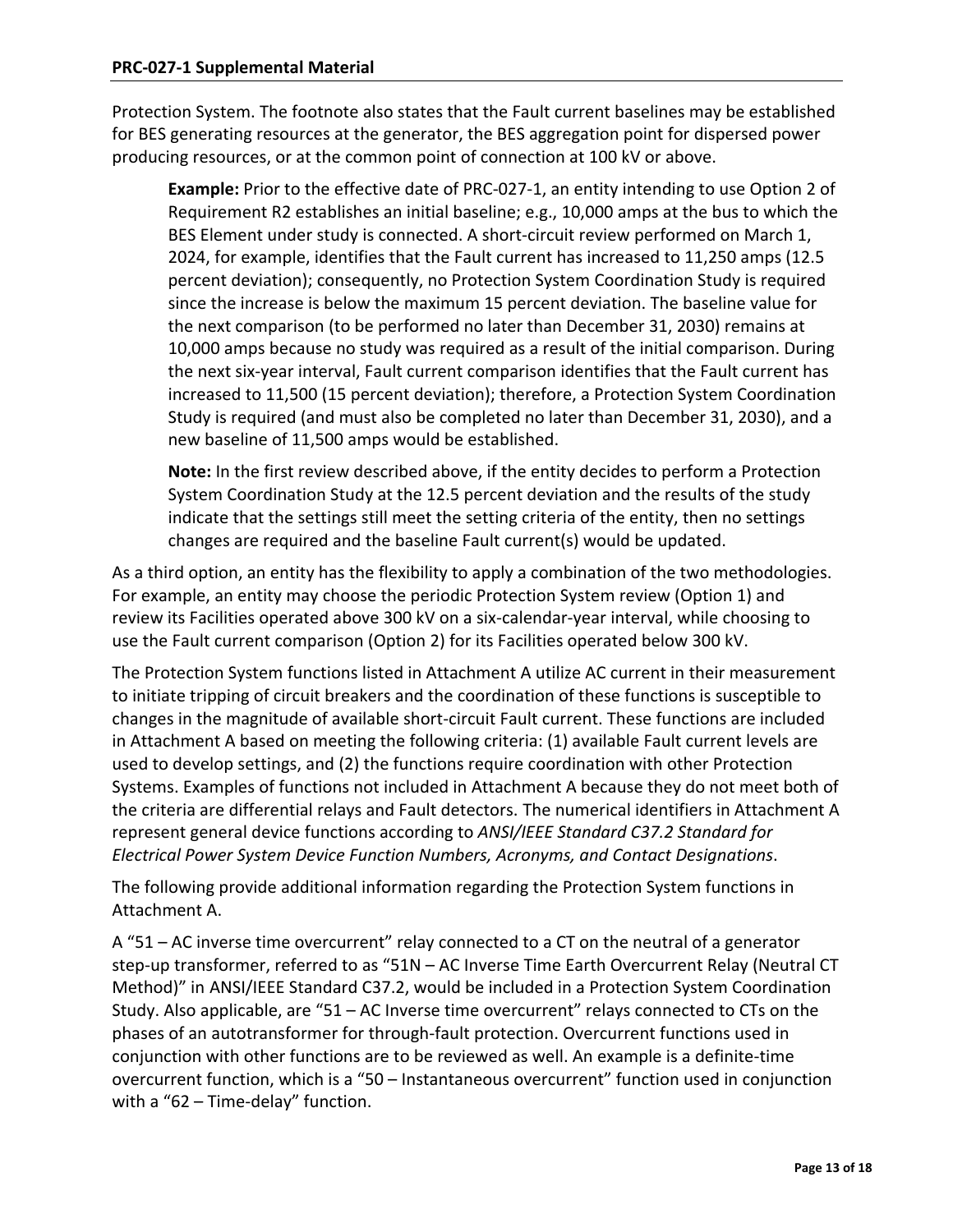If the functions listed in Attachment A are used in conjunction with other functions, they would be included in a Protection System Coordination Study provided they require coordination with other Protection Systems. An example of this is a time-delayed "21 – Distance" function, which is a "21 – Distance" function with a "62 – Time-delay" function. Another example would be a definite-time overcurrent function, which is a "50 – Instantaneous overcurrent" function with a "62 – Time-delay" function. A "50 – Instantaneous overcurrent" function used for supervising a "21 – Distance" function would not be included in a Protection System Coordination Study as it does not require coordination with other Protection Systems.

Reviewing "21 – Distance" functions is limited to those applied for phase and ground distance where infeed is used in determining the phase or ground distance setting when zero-sequence mutual coupling is used in determining the setting. Where infeed is not used in determining the setting, "21 – Distance" functions would not be included in a Protection System Coordination Study, as the reach is not susceptible to changes in the magnitude of available short-circuit Fault current. Where infeed is used in determining the reach, coordination can be affected by changes in the magnitude of available short-circuit Fault current. Two examples where infeed may be used in determining the reach, are protection for a transmission line with a long tap and a three-terminal transmission line. Ground distance functions are influenced by zero-sequence mutual coupling. The ground distance measurement can appear to be greater than or less than the true distance to a Fault when there is zero-sequence mutual coupling. The influence of zero-sequence mutual coupling changes with the magnitude of available short-circuit current. Therefore, "21 – Distance" functions would be included in a Protection System Coordination Study, when zero-sequence mutual coupling is used in determining the setting.

The 67 – AC directional overcurrent function utilized in Protection Systems for Transmission lines can be instantaneous overcurrent, inverse time overcurrent, or both instantaneous overcurrent and inverse time overcurrent. For example, in a communication-aided directional comparison blocking (DCB) scheme, the instantaneous overcurrent function is set very sensitive. When a single line-to-ground Fault occurs on a Transmission line, the Fault is detected by a number of Protection Systems for other Transmission lines. Signals from communication equipment are transmitted and received to block the other Protection Systems for the non-faulted Transmission lines from operating, thereby providing the coordination. A 67 – AC directional overcurrent function used in a permissive overreaching transfer trip scheme (POTT) relies on a signal from the remote end to operate and, therefore, does not require coordination with other Protection Systems.

Instantaneous overcurrent and/or inverse time overcurrent for a 67 – AC directional overcurrent function are utilized in a non-communication-aided Protection System for Transmission lines. As communication is not used to prevent operation for Faults outside a Protection System's zone of protection, coordination is necessary with other Protection Systems for buses, transformers, and other Transmission lines. The instantaneous overcurrent function should be set to not overreach the end of the Transmission line. The inverse time overcurrent function should be set to coordinate with the inverse time overcurrent function of other Protection Systems. Changes in the magnitude of available Fault current can affect the coordination.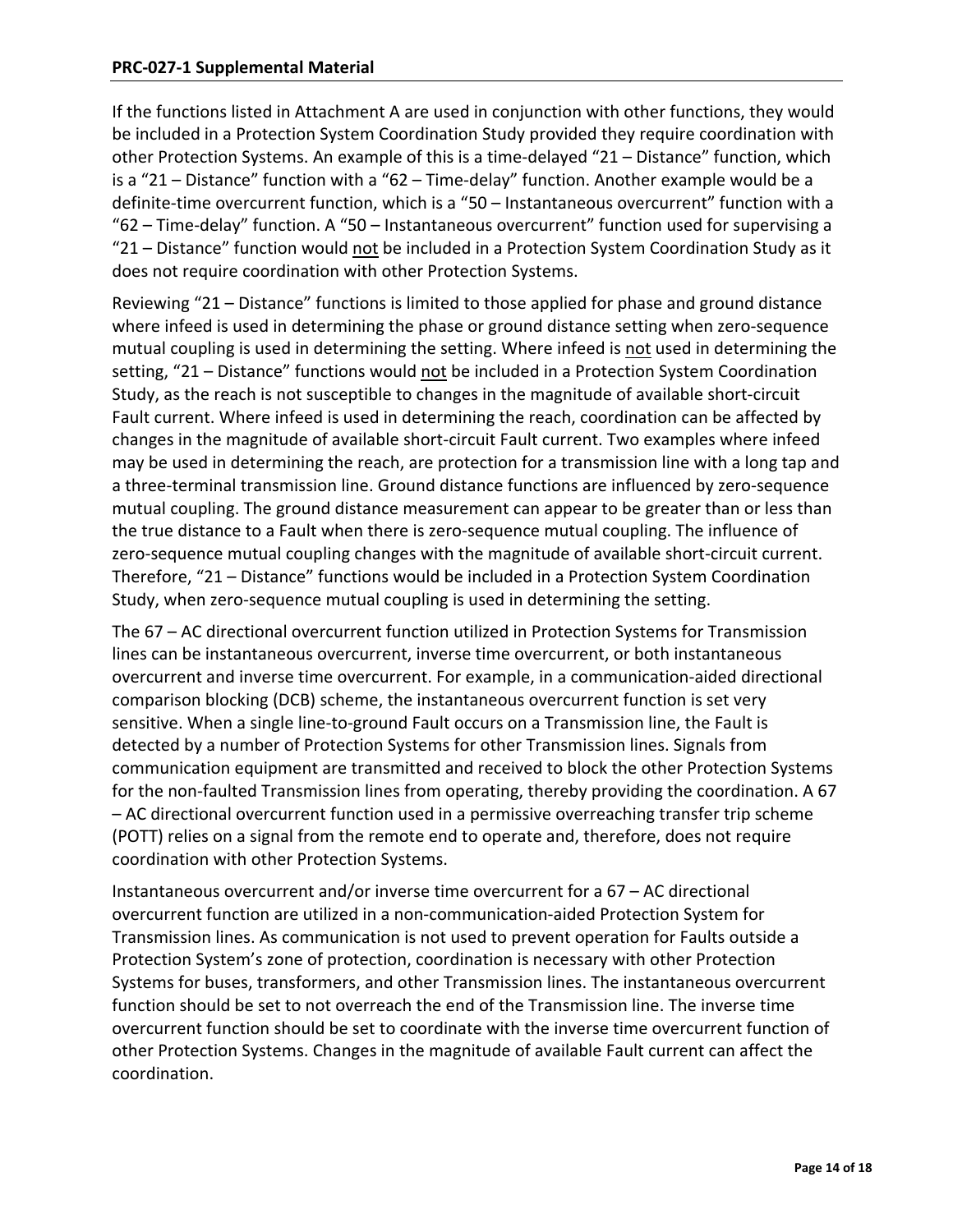## **Requirement R3**

The requirement states: Each Transmission Owner, Generator Owner, and Distribution Provider shall utilize its process established in Requirement R1 to develop new and revised Protection System settings for BES Elements.

The reliability objective of this requirement is for applicable entities to utilize the process established in Requirement R1. Utilizing each of the elements of the process ensures a consistent approach to the development of accurate Protection System settings, decreases the possibility of introducing errors, and increases the likelihood of maintaining a coordinated Protection System.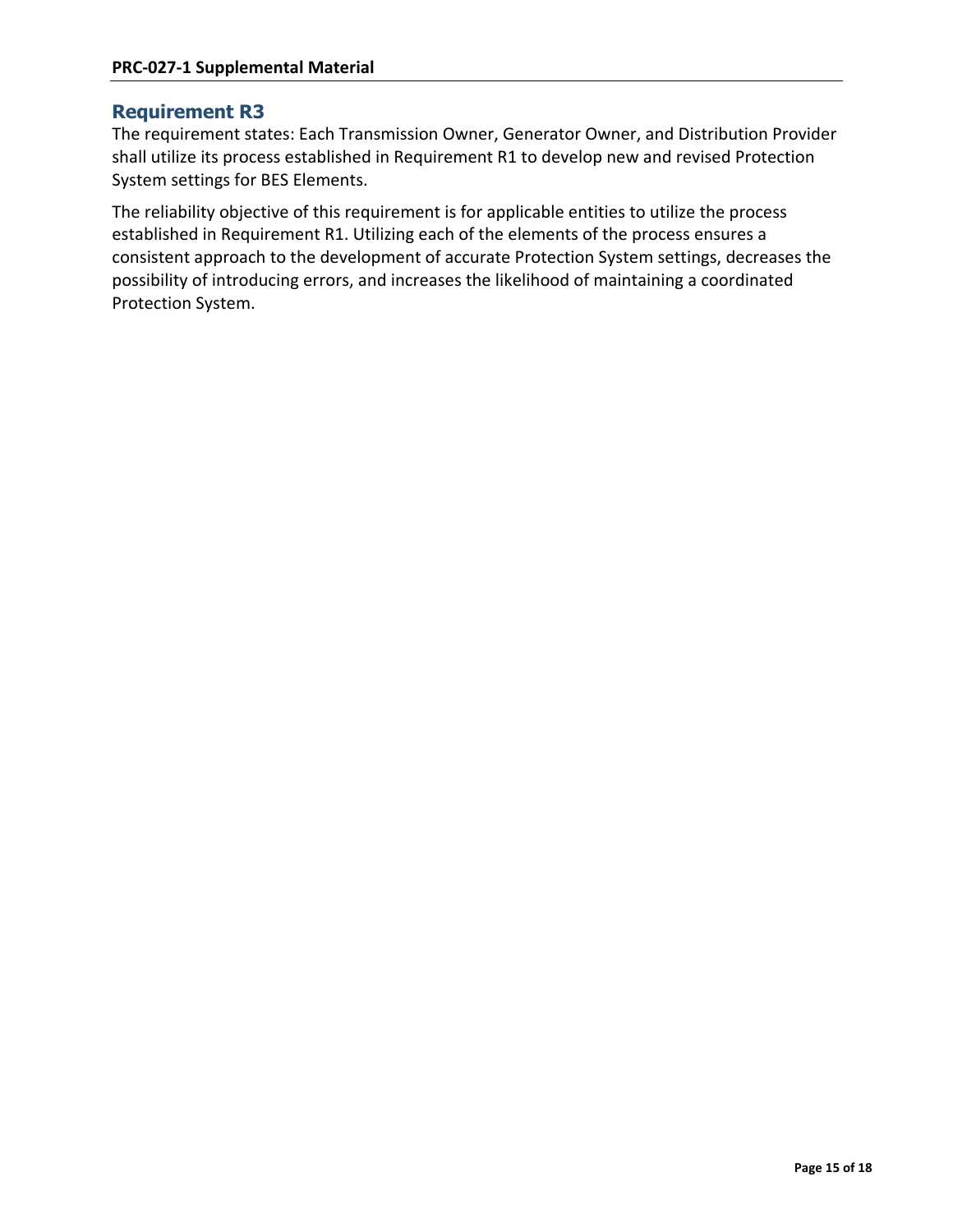# **Rationale**

During development of this standard, text boxes were embedded within the standard to explain the rationale for various parts of the standard. Upon BOT adoption, the text from the rationale text boxes will be moved to this section.

## **Rationale for Requirement R1:**

Coordinated Protection Systems enhance reliability by isolating faulted equipment, thus reducing the risk of BES instability or Cascading, and leaving the remainder of the BES operational and more capable of withstanding the next Contingency. When Faults occur, properly coordinated Protection Systems minimize the number of BES Elements that are removed from service and protect equipment from damage. The stated purpose of this standard is: "To maintain the coordination of Protection Systems installed to detect and isolate Faults on Bulk Electric System (BES) Elements, such that those Protection Systems operate in the intended sequence during Faults." Requirement R1 captures this intent by requiring responsible entities establish a process that, when followed, allows for their Protection Systems to operate in the intended sequence during Faults. Requirement R1, Parts 1.1 through 1.3 are key elements to the process for developing Protection System settings.

**Part 1.1** Reviewing and updating the short-circuit model data used to develop new or revised Protection System settings helps to assure that settings are developed using accurate, up-todate information. Generator Owners and Distribution Providers may not have or maintain short-circuit models; consequently, these entities would obtain the short-circuit model data from the Transmission Planners, Planning Coordinators, or Transmission Owners.

**Part 1.2** A review of the developed Protection System settings reduces the likelihood of introducing human error and verifies that the settings produced meet the technical criteria of the entity. Peer reviews, automated checking programs, and entity-developed review procedures are all examples of reviews.

**Part 1.3** The coordination of Protection Systems associated with BES Elements that electrically join Facilities owned by separate functional entities (Transmission Owners, Generator Owners, and Distribution Providers) is essential to the reliability of the BES. Communication and review of proposed settings among these entities are necessary to identify potential coordination issues and address the issues prior to implementation of any proposed Protection System changes.

The exclusion in PRC-001-1.1(ii), Requirement R3, R3.1 for dispersed power producing resources applies only to interconnections between different functional entities. As such, the exclusion only maps to Requirement R1, Part 1.3 in PRC-027-1. Due to the design of dispersed generation sites, the Protection Systems applied on the individual dispersed generation resources are not electrically joined Facilities owned by separate functional entities as specified in Requirement R1, Part 1.3 nor are they connected by BES Elements. Therefore Requirement R1, Part 1.3 does not apply to the Protection Systems applied on the individual dispersed generation resources. Requirement R1, Part 1.3 applies only to the Protection Systems applied on the BES Elements that electrically join Facilities owned by separate functional entities.

Unforeseen circumstances could require immediate changes to Protection System settings. Requirement R1, Part 1.3.4 requires owners to include provisions to communicate those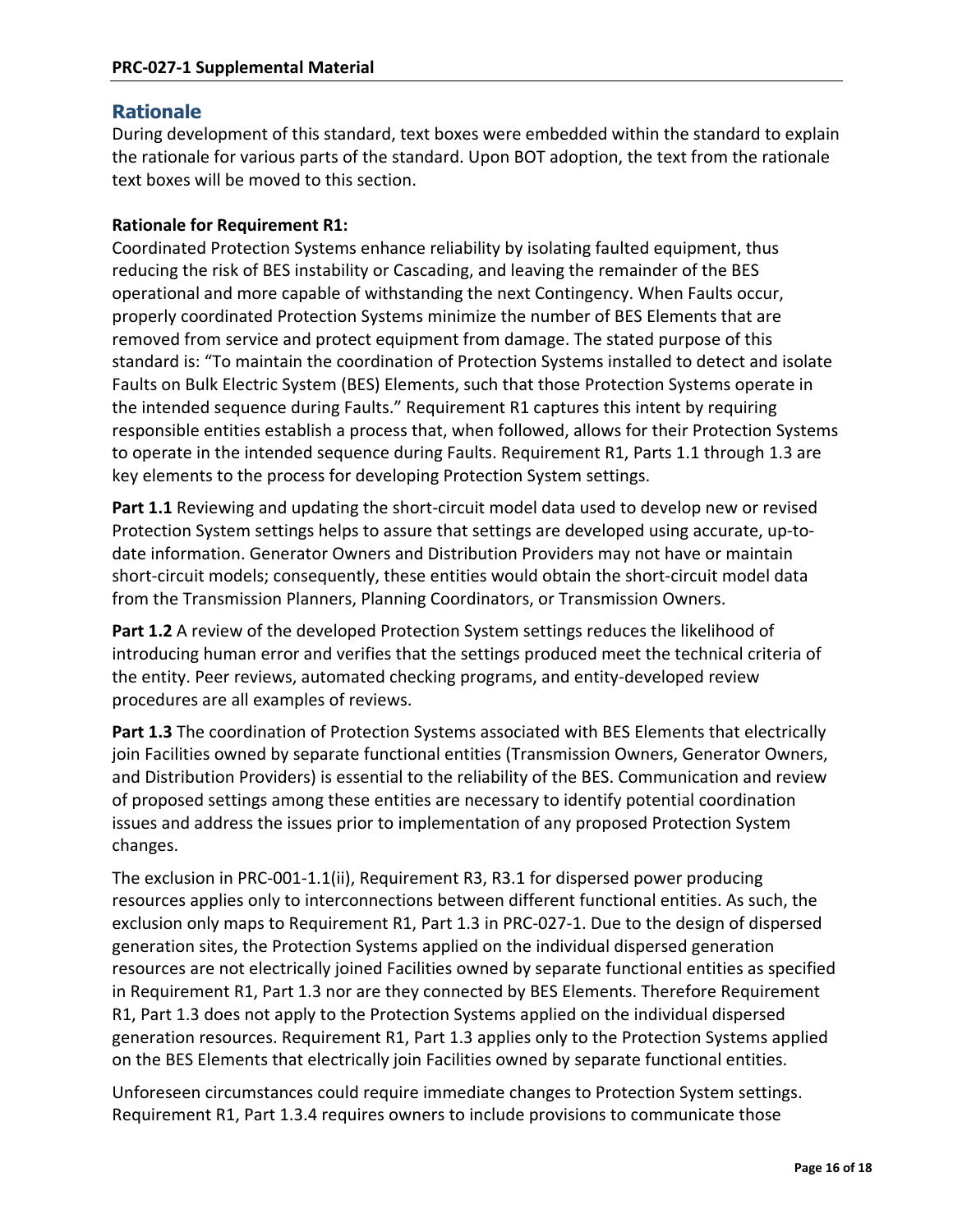unplanned settings changes after-the-fact to the other owner(s) of the electrically joined Facilities.

**Note:** In cases where a single protective relaying group performs coordination work for separate functional entities within an organization, the communication aspects of Requirement R1, Part 1.3 can be demonstrated by internal documentation.

## **Rationale for Requirement R2:**

Over time, incremental changes in Fault current can accumulate enough to impact the coordination of Protection System functions affected by Fault current. To minimize this risk, Requirement R2 requires Transmission Owners, Generator Owners, and Distribution Providers to periodically (1) perform Protection System Coordination Studies and/or (2) review available Fault currents for those Protection System functions listed in Attachment A. The numerical identifiers in Attachment A represent general protective device functions per ANSI[/IEEE](http://en.wikipedia.org/wiki/IEEE) *Standard C37.2 Standard for Electrical Power System Device Function Numbers, Acronyms, and Contact Designations*.

Requirement R2 provides entities with options to assess the state of their Protection System coordination.

**Option 1** is a time-based methodology. The entity may choose to perform, at least once every six-calendar years, a Protection System Coordination Study for each of its Protection Systems identified in Attachment A. The six-calendar-year time interval was selected as a balance between the resources required to perform the studies and the potential reliability impacts created by incremental changes of Fault current over time.

**Option 2** is a Fault current-based methodology. If Option 2 is initially selected, Fault current baseline(s) must be established prior to the effective date of this Reliability Standard. A baseline may be established when a new BES Element is installed or after a Protection System Coordination Study has been performed. The baseline(s) will be used as control point(s) for future Fault current comparisons. The Fault current baseline values can be obtained from the short-circuit studies performed by the Transmission Planners, Planning Coordinators, or Transmission Owners. In a time interval not to exceed six-calendar years following the effective date of this standard, an entity must perform a Fault current comparison. If the comparison identifies a deviation less than 15 percent, no further action is required for that six-year interval; however, if the comparison identifies a 15 percent or greater deviation in Fault current values (either three-phase or phase-to-ground) at each bus to which the BES Element is connected, the entity must also perform a Protection System Coordination Study during the same six-year interval. The baseline Fault current value(s) will be re-established whenever a new Protection System Coordination Study is performed. Fault current changes on the System not directly associated with BES modifications are usually small and occur gradually over time. The accumulation of these incremental changes could affect the performance of Protection System functions (identified in Attachment A of this standard) during Fault conditions. A Fault current deviation threshold of 15 percent or greater (as compared to the established baseline) and a maximum time interval of six calendar years were chosen for these evaluations. These parameters provide an entity with latitude to choose a Fault current threshold and time interval that best match its protection philosophy, Protection System maintenance schedule, or other